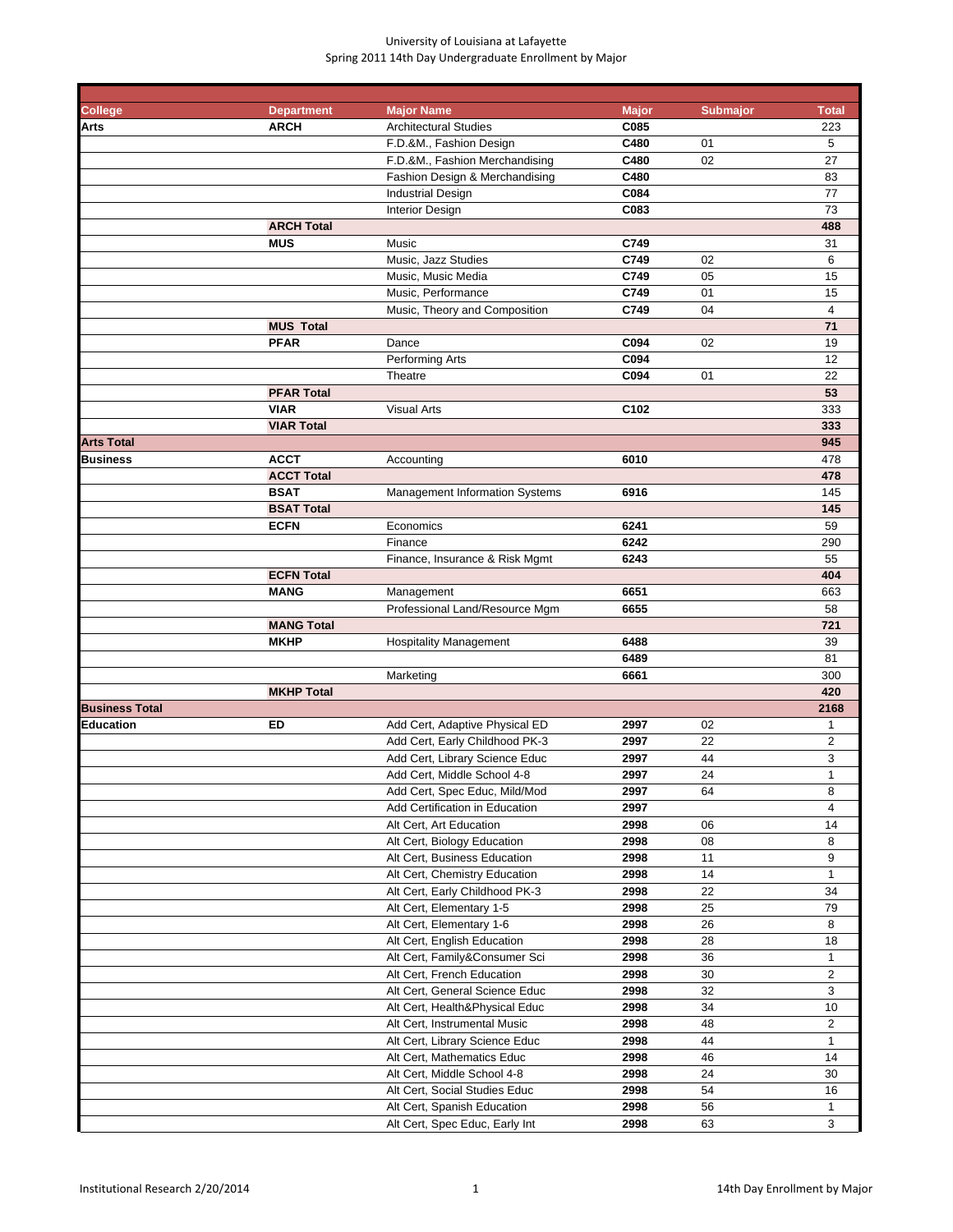|                              |                   | Alt Cert, Spec Educ, Mild/Mod        | 2998 | 64 | 31             |
|------------------------------|-------------------|--------------------------------------|------|----|----------------|
|                              |                   | Alt Cert, Speech Education           | 2998 | 66 | 1              |
|                              |                   | Alt Cert, Vocal Music Educ           | 2998 | 50 | $\overline{4}$ |
|                              |                   | Alt Certification in Education       | 2998 |    | 104            |
|                              |                   | <b>Education Interim</b>             | 2010 |    | $\overline{7}$ |
|                              | <b>ED</b> Total   |                                      |      |    | 420            |
|                              | <b>EDCI</b>       | Agriculture Educ - Grades 6-12       | 2312 |    | 3              |
|                              |                   | Art Education - Grades K-12          | 2073 |    | 38             |
|                              |                   | <b>Biology Education Grades 6-12</b> | 2112 |    | 23             |
|                              |                   | Business Educ - Grades 6-12          | 2140 |    | 18             |
|                              |                   | Chemistry Educ - Grades 6-12         | 2161 |    | 6              |
|                              |                   | Early Childhood - Grades PK-3        | 2260 |    | 338            |
|                              |                   | Earth Sci Educ - Grades 6-12         | 2314 |    | 3              |
|                              |                   |                                      | 2311 |    | 389            |
|                              |                   | Elementary Educ - Grades 1-5         |      |    |                |
|                              |                   | English Education- Grades 6-12       | 2301 |    | 114            |
|                              |                   | Family&Consumer Sci Ed Gr 6-12       | 2315 |    | 2              |
|                              |                   | French Lang Educ Grades 6-12         | 2347 |    | 3              |
|                              |                   | General Science Educ - Gr 6-12       | 2316 |    | 6              |
|                              |                   | Industrial Arts Ed Grades 6-12       | 2551 |    | $\mathbf{1}$   |
|                              |                   | Instrumental Music Ed- Gr K-12       | 2744 |    | 36             |
|                              |                   | Mathematics Educ - Grades 6-12       | 2670 |    | 84             |
|                              |                   | Middle School - Grades 4-8           | 2265 |    | 72             |
|                              |                   | Music Educ, Instrumental             | 2373 | 48 | $\mathbf{1}$   |
|                              |                   | Physics Education- Grades 6-12       | 2830 |    | $\mathbf{1}$   |
|                              |                   | Social Studies Educ - Gr 6-12        | 2920 |    | 112            |
|                              |                   | Spanish Lang Educ Grades 6-12        | 2348 |    | $\overline{4}$ |
|                              |                   | Special Education MM - Gr 1-12       | 2376 |    | 34             |
|                              |                   | Speech Education - Grades 6-12       | 2961 |    | 5              |
|                              |                   |                                      |      |    | 14             |
|                              |                   | Vocal Music Educ - Grades K-12       | 2746 |    |                |
|                              | <b>EDCI Total</b> |                                      |      |    | 1307           |
|                              | <b>KNES</b>       | <b>Athletic Training</b>             | 2473 |    | 136            |
|                              |                   | Kinesiology - Grades K-12            | 2474 |    | 128            |
|                              |                   | Kinesiology, Exercise Science        | 2474 | 05 | 484            |
|                              |                   | Kinesiology, Hlth Promotion          | 2474 | 10 | 47             |
|                              |                   | Kinesiology, Sports Management       | 2474 | 20 | 108            |
|                              | <b>KNES Total</b> |                                      |      |    | 903            |
| <b>Education Total</b>       |                   |                                      |      |    | 2630           |
| Engineering                  | <b>CHEE</b>       | <b>Chemical Engineering</b>          | 4170 |    | 150            |
|                              | <b>CHEE Total</b> |                                      |      |    | 150            |
|                              | <b>CIVE</b>       | Civil Engineering                    | 4180 |    | 167            |
|                              | <b>CIVE Total</b> |                                      |      |    | 167            |
|                              | EECE              | Elec Engr, Computer Engr             | 4281 |    | 93             |
|                              |                   | Elec Engr, Telecomm Engr             | 4283 |    | 9              |
|                              |                   | <b>Electrical Engineering</b>        | 4280 |    | 147            |
|                              | <b>EECE Total</b> |                                      |      |    | 249            |
|                              | <b>ITEC</b>       | Industrial Technology                | 4552 |    | 319            |
|                              | <b>ITEC Total</b> |                                      |      |    | 319            |
|                              | <b>MCHE</b>       | Mech Engineering, CAD/CAM            | 4681 |    | 2              |
|                              |                   |                                      | 4680 |    | 397            |
|                              |                   | <b>Mechanical Engineering</b>        |      |    |                |
|                              | <b>MCHE Total</b> |                                      |      |    | 399            |
|                              | <b>PETE</b>       | Petroleum Engineering                | 4790 |    | 190            |
|                              | <b>PETE Total</b> |                                      |      |    | 190            |
| <b>Engineering Total</b>     |                   |                                      |      |    | 1474           |
| <b>General Studies</b>       | GS                | Gen Studies, Applied Sciences        | G005 |    | 151            |
|                              |                   | Gen Studies, Arts and Human          | G001 |    | 294            |
|                              |                   | Gen Studies, Behavioral Sci          | G003 |    | 238            |
|                              |                   | Gen Studies, Natural Sciences        | G002 |    | 7              |
|                              |                   | General Studies, Interim             | G000 |    | 16             |
|                              | <b>GS</b> Total   |                                      |      |    | 706            |
| <b>General Studies Total</b> |                   |                                      |      |    | 706            |
| ∟iberal Arts                 | <b>CJUS</b>       | <b>Criminal Justice</b>              | H929 |    | 332            |
|                              | <b>CJUS Total</b> |                                      |      |    | 332            |
|                              | <b>CMCN</b>       | InterprsnI& Org. Communication       | H961 |    | 19             |
|                              |                   |                                      |      |    |                |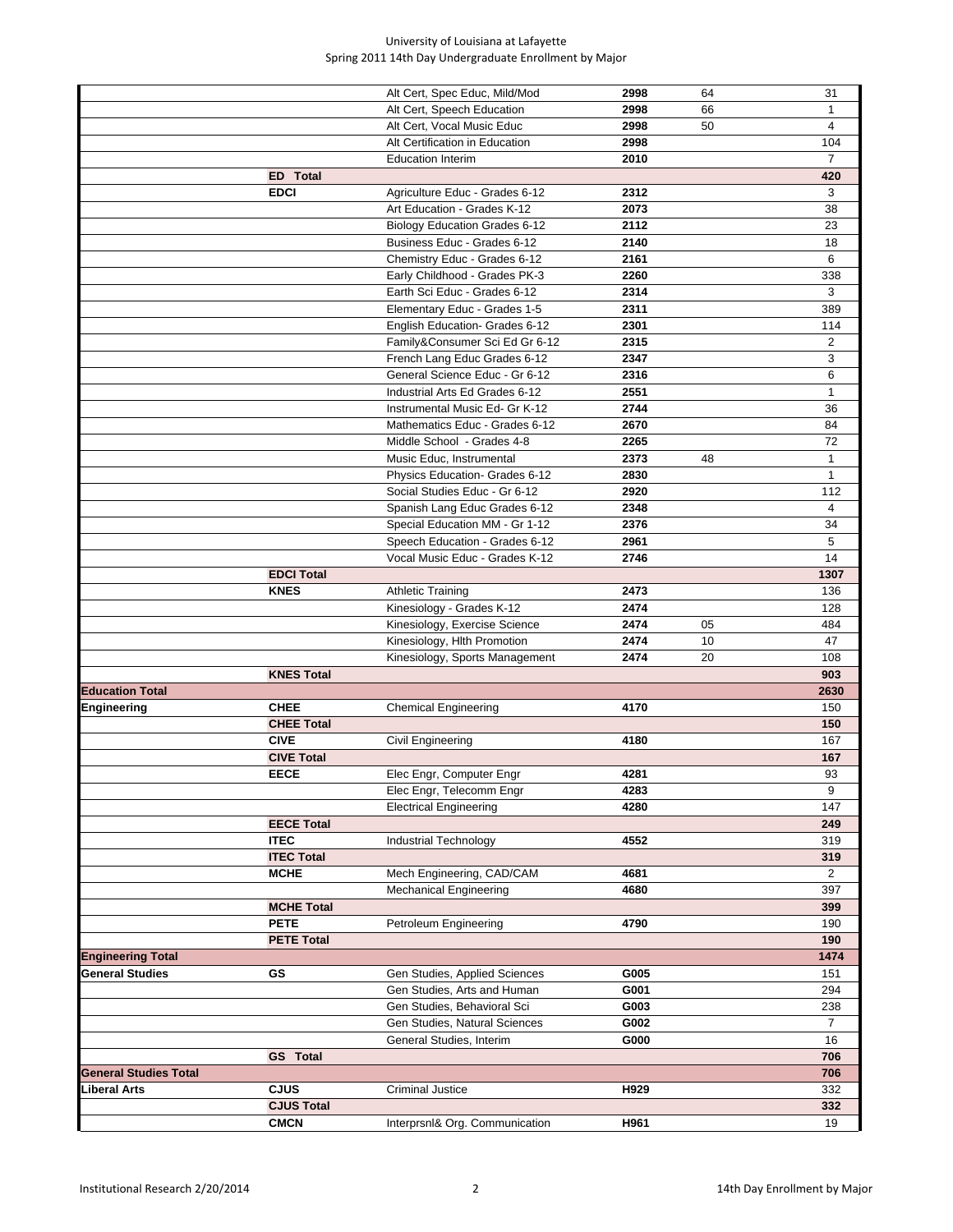|                      |                   | Mass Comm-Advertising Sequence                      | H962        | 01 | 65             |
|----------------------|-------------------|-----------------------------------------------------|-------------|----|----------------|
|                      |                   | Mass Comm-Broadcasting Seq                          | H962        | 02 | 145            |
|                      |                   | Mass Comm-Journalism Sequence                       | H962        | 03 | 63             |
|                      |                   |                                                     |             |    |                |
|                      |                   | <b>Mass Communication</b>                           | H962        |    | 2              |
|                      |                   | <b>Public Relations</b>                             | H965        |    | 180            |
|                      | <b>CMCN Total</b> |                                                     |             |    | 474            |
|                      | <b>CODI</b>       | Speech Pathology and Audiology                      | H963        |    | 176            |
|                      | <b>CODI Total</b> |                                                     |             |    | 176            |
|                      | <b>ENGL</b>       | English                                             | H301        |    | 191            |
|                      | <b>ENGL Total</b> |                                                     |             |    | 191            |
|                      | <b>FORL</b>       | Modern Languages                                    | H345        |    | 8              |
|                      |                   | Modern Languages, Francophone                       | H345        | 02 | 10             |
|                      |                   | Modern Languages, French                            | H345        | 01 | $\overline{7}$ |
|                      |                   | Modern Languages, German                            | H345        | 04 | 2              |
|                      |                   | Modern Languages, Spanish                           | H345        | 03 | 12             |
|                      | <b>FORL Total</b> |                                                     |             |    | 39             |
|                      | <b>HIGE</b>       | History                                             | H501        |    | 139            |
|                      | <b>HIGE Total</b> |                                                     |             |    | 139            |
|                      |                   |                                                     |             |    |                |
|                      | LA                | Moving Image Arts<br><b>Undeclared Liberal Arts</b> | H541        |    | 24             |
|                      |                   |                                                     | H009        |    | 75             |
|                      | <b>LA</b> Total   |                                                     |             |    | 99             |
|                      | PHIL              | Philosophy                                          | H810        |    | 12             |
|                      | <b>PHIL Total</b> |                                                     |             |    | 12             |
|                      | <b>POLS</b>       | <b>International Relations</b>                      | H921        | 02 | 26             |
|                      |                   | <b>Political Science</b>                            | H921        |    | 80             |
|                      |                   | Political Science - Pre-Law                         | H921        | 01 | 120            |
|                      |                   | Political Science, Pre-Law                          | H926        |    | $\mathbf{1}$   |
|                      | <b>POLS Total</b> |                                                     |             |    | 227            |
|                      | <b>PSYC</b>       | Psychology                                          | H870        |    | 494            |
|                      | <b>PSYC Total</b> |                                                     |             |    | 494            |
|                      | <b>SOCI</b>       | Anthropology                                        | H924        |    | 63             |
|                      |                   | Child and Family Studies                            | H481        |    | 189            |
|                      |                   | Sociology                                           | H925        |    | 146            |
|                      |                   |                                                     |             |    | 398            |
|                      | <b>SOCI Total</b> |                                                     |             |    |                |
| Liberal Arts Total   |                   |                                                     |             |    | 2581           |
| Nursing              | <b>ALHP</b>       | Dental Hygiene                                      | 5772        |    | 41             |
|                      |                   | <b>Dietetics</b>                                    | 5486        |    | 131            |
|                      |                   | Pre-Dental Hygiene                                  | 5773        |    | 41             |
|                      | <b>ALHP Total</b> |                                                     |             |    | 213            |
|                      | <b>BSN</b>        | Mobility in Nursing Education                       | 5770        | 01 | 28             |
|                      |                   | Nursing                                             | 5770        |    | 1117           |
|                      | <b>BSN Total</b>  |                                                     |             |    | 1145           |
| <b>Nursing Total</b> |                   |                                                     |             |    | 1358           |
| <b>Sciences</b>      | <b>BIOL</b>       | Biology                                             | S117        |    | 562            |
|                      |                   | Microbiology                                        | S721        |    | 34             |
|                      |                   | Pre-Med Tech, Transfer Program                      | <b>S727</b> |    | 6              |
|                      |                   | Resource Biology/Biodiversity                       | S118        |    | 19             |
|                      | <b>BIOL Total</b> |                                                     |             |    | 621            |
|                      | <b>CHEM</b>       | Chemistry                                           | S161        |    | 58             |
|                      |                   |                                                     |             |    |                |
|                      |                   | Pre-Pharmacy Two Year Transfer                      | S162        |    | 91             |
|                      | <b>CHEM Total</b> |                                                     |             |    | 149            |
|                      | <b>CMPS</b>       | <b>Computer Science</b>                             | S191        |    | 260            |
|                      | <b>CMPS Total</b> |                                                     |             |    | 260            |
|                      | <b>GEOL</b>       | Geology                                             | S410        |    | 56             |
|                      | <b>GEOL Total</b> |                                                     |             |    | 56             |
|                      | <b>HIM</b>        | Health Information Management                       | <b>S728</b> |    | 130            |
|                      | <b>HIM Total</b>  |                                                     |             |    | 130            |
|                      | <b>MATH</b>       | Mathematics                                         | S671        |    | 37             |
|                      | <b>MATH Total</b> |                                                     |             |    | 37             |
|                      | <b>PHYS</b>       | Physics                                             | S830        |    | 18             |
|                      | <b>PHYS Total</b> |                                                     |             |    | 18             |
|                      | <b>RRES</b>       | Agribusiness, Concentration                         | S128        | 01 | 10             |
|                      |                   | Animal Science, Concentration                       | S128        | 02 | 60             |
|                      |                   |                                                     |             |    |                |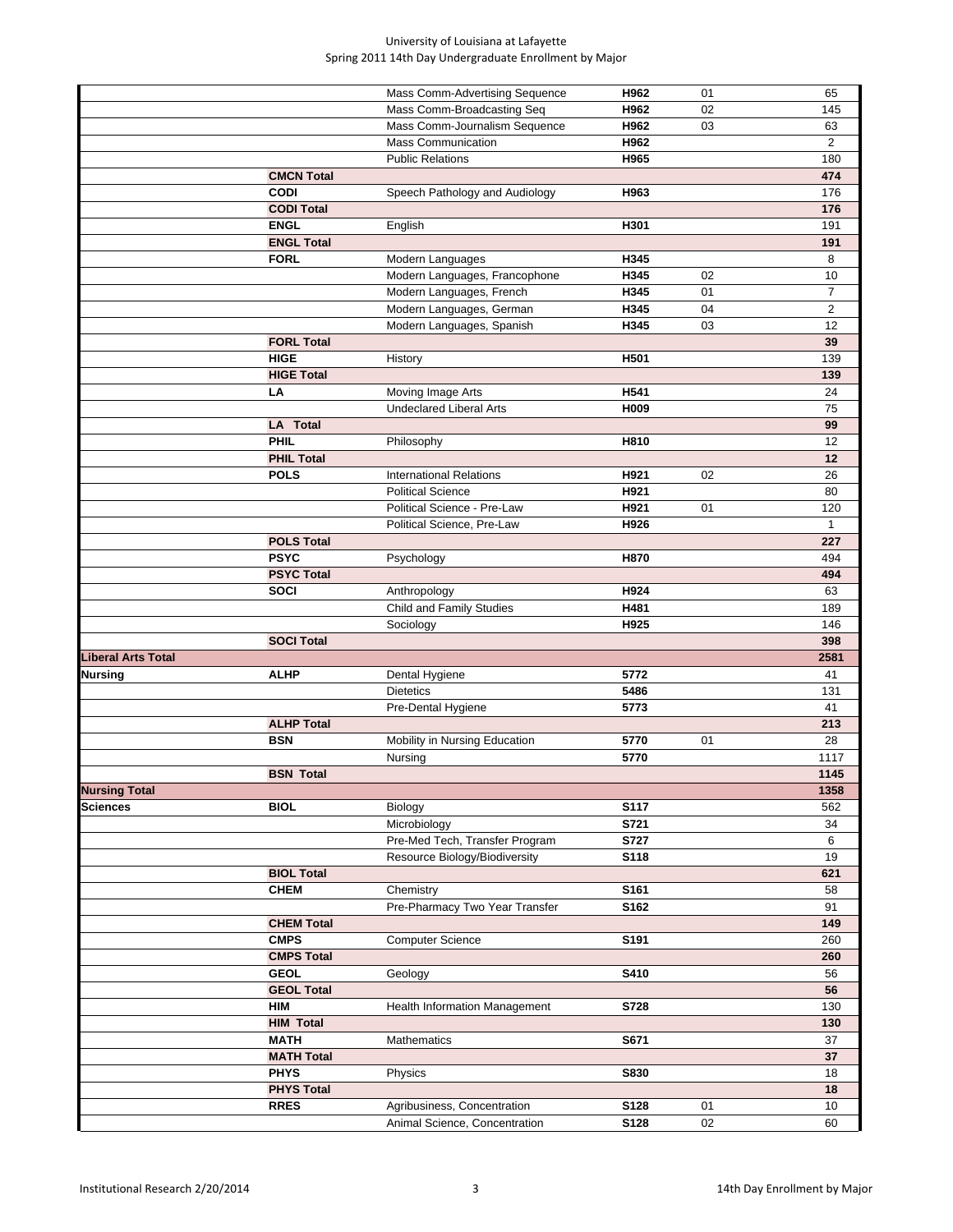|                                 |                           | Environmental & Sustainable Re | S034             |    | 56    |
|---------------------------------|---------------------------|--------------------------------|------------------|----|-------|
|                                 |                           | Landscape& Horticulture Mgmt   | S128             | 04 | 9     |
|                                 |                           | Nat. Resources&Envir Quality   | S034             | 01 | 26    |
|                                 |                           | Plant Science, Concentration   | S <sub>128</sub> | 03 | 7     |
|                                 |                           | Pre Vet Two Year Transfer      | S063             |    | 48    |
|                                 |                           | Res Conservation&Comm Sustain  | S034             | 02 | 4     |
|                                 |                           | Sustainable Agriculture        | S128             |    | 4     |
|                                 | <b>RRES Total</b>         |                                |                  |    | 224   |
|                                 | SI                        | <b>Undeclared Science</b>      | <b>S009</b>      |    | 34    |
|                                 | <b>SI</b><br><b>Total</b> |                                |                  |    | 34    |
| <b>Sciences Total</b>           |                           |                                |                  |    | 1529  |
| <b>University College</b>       | UC                        | Doors Program                  | 7008             |    | 260   |
|                                 |                           | High School - Dual Enrollment  | 7012             |    | 146   |
|                                 |                           | Non-ULL Cross Enrollment       | 7100             |    | 7     |
|                                 |                           | Post Baccalaureate             | 7001             |    | 95    |
|                                 |                           | Special Non Degree Undergrad   | 7000             |    | 9     |
|                                 |                           | <b>Visiting Student</b>        | 7004             |    | 8     |
|                                 | <b>UC</b> Total           |                                |                  |    | 525   |
| <b>University College Total</b> |                           |                                |                  |    | 525   |
| <b>Grand Total</b>              |                           |                                |                  |    | 13916 |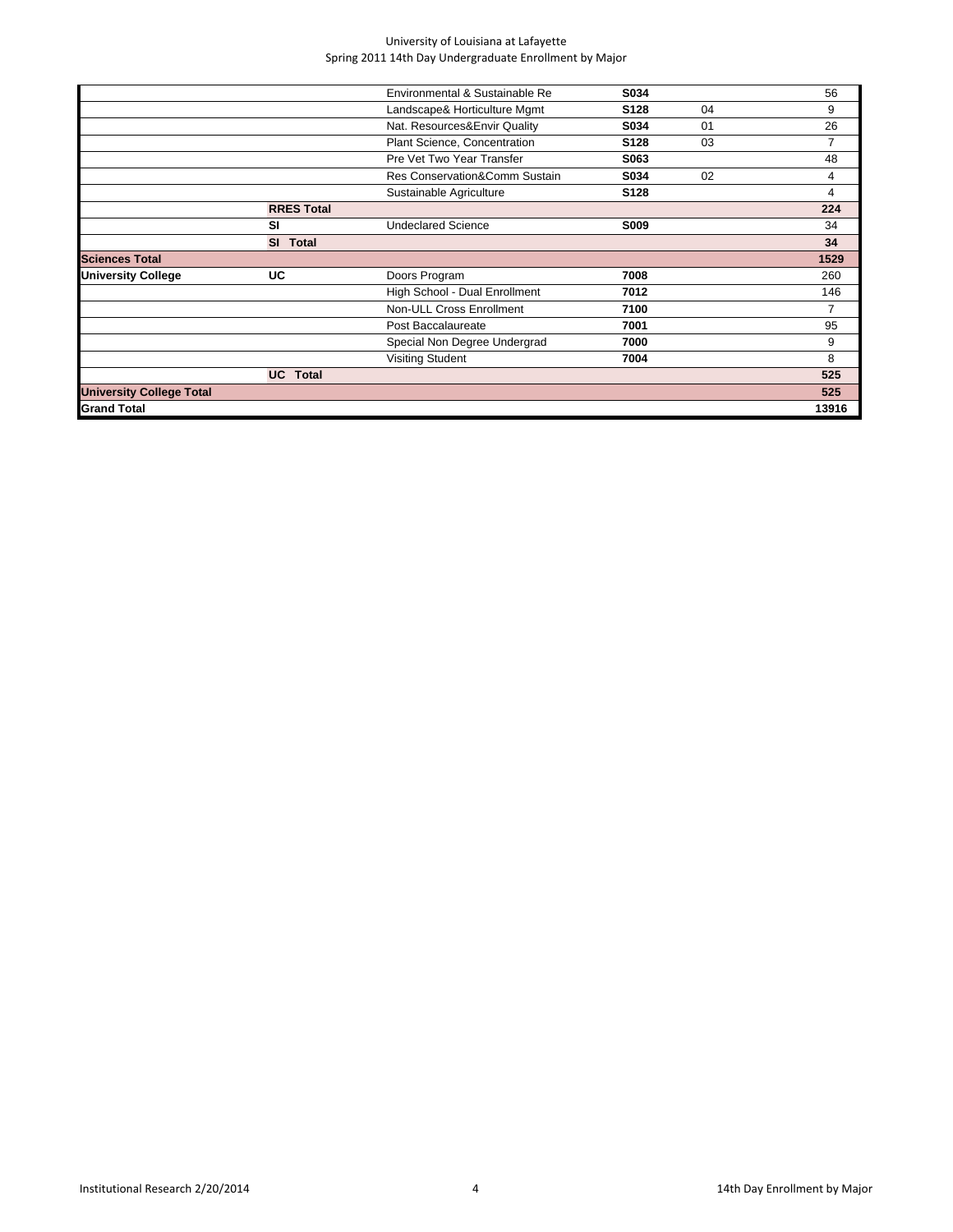| <b>College</b>               |                                  |                                   |                      |                 |                    |
|------------------------------|----------------------------------|-----------------------------------|----------------------|-----------------|--------------------|
| Arts                         | <b>Department</b><br><b>ARCH</b> | <b>Major Name</b><br>Architecture | <b>Major</b><br>8085 | <b>Submajor</b> | <b>Total</b><br>38 |
|                              | <b>ARCH Total</b>                |                                   |                      |                 | 38                 |
|                              | <b>MUS</b>                       | Music                             | 8746                 |                 | 20                 |
|                              | <b>MUS Total</b>                 |                                   |                      |                 | 20                 |
| <b>Arts Total</b>            |                                  |                                   |                      |                 | 58                 |
| <b>Business</b>              | <b>MBA</b>                       | Health Care Admin - Certificate   | 8122                 |                 | $\overline{2}$     |
|                              |                                  | <b>Health Care Administration</b> | 8121                 |                 | 32                 |
|                              |                                  | <b>Masters of Business Admin</b>  | 8120                 |                 | 171                |
|                              | <b>MBA Total</b>                 |                                   |                      |                 | 205                |
| <b>Business Total</b>        |                                  |                                   |                      |                 | 205                |
| Education                    | <b>EDCI</b>                      | Curriculum and Instruction        | 8377                 |                 | 30                 |
|                              |                                  | ELEM ED & SPEC ED M/MOD GR 1-5    | 8370                 |                 | $\mathbf{1}$       |
|                              |                                  | <b>Gifted Education</b>           | 8378                 |                 | 26                 |
|                              |                                  | SCND ED & SPEC ED M/MOD GR6-12    | 8379                 |                 | 5                  |
|                              | <b>EDCI Total</b>                |                                   |                      |                 | 62                 |
|                              | <b>EDFL</b>                      | <b>Educational Leadership</b>     | 8387                 |                 | 26                 |
|                              |                                  | Educational Leadership Ed.D.      | 8389                 |                 | 54                 |
|                              | <b>EDFL Total</b>                |                                   |                      |                 | 80                 |
| <b>Education Total</b>       |                                  |                                   |                      |                 | 142                |
| Engineering                  | <b>CHEE</b>                      | Engineering, Chemical Option      | 8172                 |                 | 28                 |
|                              | <b>CHEE Total</b>                |                                   |                      |                 | 28                 |
|                              | <b>CIVE</b>                      | Engineering, Civil Option         | 8182                 |                 | 20                 |
|                              | <b>CIVE Total</b>                |                                   |                      |                 | 20                 |
|                              | <b>EECE</b>                      | <b>Computer Engineering</b>       | 8283                 |                 | 16                 |
|                              |                                  |                                   | 8289                 |                 | 31                 |
|                              |                                  | Telecommunications                | 8284                 |                 | 23                 |
|                              | <b>EECE Total</b>                |                                   |                      |                 | 70                 |
|                              | <b>MCHE</b>                      | Engineering, Mechanical Opt       | 8682                 |                 | 16                 |
|                              | <b>MCHE Total</b>                |                                   |                      |                 | 16                 |
|                              | <b>PETE</b>                      | Engineering, Petroleum Opt        | 8792                 |                 | 52                 |
|                              | <b>PETE Total</b>                |                                   |                      |                 | 52                 |
| <b>Engineering Total</b>     |                                  |                                   |                      |                 | 186                |
| <b>Graduate School</b>       | <b>COUE</b>                      | <b>Counselor Education</b>        | 8010                 |                 | 66                 |
|                              | <b>COUE Total</b>                |                                   |                      |                 | 66                 |
|                              | GR                               | <b>Entree Program</b>             | 8001                 |                 | 170                |
|                              |                                  | Masters Plus 30                   | 8008                 |                 | 7                  |
|                              |                                  | Special Non Degree Graduate       | 8000                 |                 | $\mathbf{1}$       |
|                              | <b>GR</b> Total                  |                                   |                      |                 | 178                |
| <b>Graduate School Total</b> |                                  |                                   |                      |                 | 244                |
| Liberal Arts                 | <b>CMCN</b>                      | Communication                     | 8961                 |                 | 41                 |
|                              | <b>CMCN Total</b>                |                                   |                      |                 | 41                 |
|                              | <b>CODI</b>                      | Appl Language & Speech Science    | 8969                 |                 | 25                 |
|                              |                                  | Speech Pathology/Audiology        | 8963                 |                 | 45<br>70           |
|                              | <b>CODI Total</b><br><b>ENGL</b> |                                   | 8301                 |                 | 19                 |
|                              |                                  | English                           | 8306                 |                 | 76                 |
|                              | <b>ENGL Total</b>                |                                   |                      |                 | 95                 |
|                              | <b>FORL</b>                      | Francophone Studies               | 8349                 |                 | 21                 |
|                              |                                  | French                            | 8341                 |                 | 12                 |
|                              | <b>FORL Total</b>                |                                   |                      |                 | 33                 |
|                              | <b>HIGE</b>                      | History                           | 8501                 |                 | 21                 |
|                              | <b>HIGE Total</b>                |                                   |                      |                 | 21                 |
|                              | <b>PSYC</b>                      | Psychology                        | 8872                 |                 | 30                 |
|                              | <b>PSYC Total</b>                |                                   |                      |                 | 30                 |
| <b>Liberal Arts Total</b>    |                                  |                                   |                      |                 | 290                |
| Nursing                      | <b>MSN</b>                       | <b>MSN Adult Health</b>           | 8772                 |                 | 40                 |
|                              |                                  | MSN Adult Psych & Mental Hith     | 8774                 |                 | 19                 |
|                              |                                  | <b>MSN Nurse Administrator</b>    | 8776                 |                 | 3                  |
|                              |                                  | <b>MSN Nurse Educator</b>         | 8777                 |                 | 12                 |
|                              |                                  | Post MSN Adlt Psych&Mntl Hlth     | 8775                 |                 | $\mathbf{1}$       |